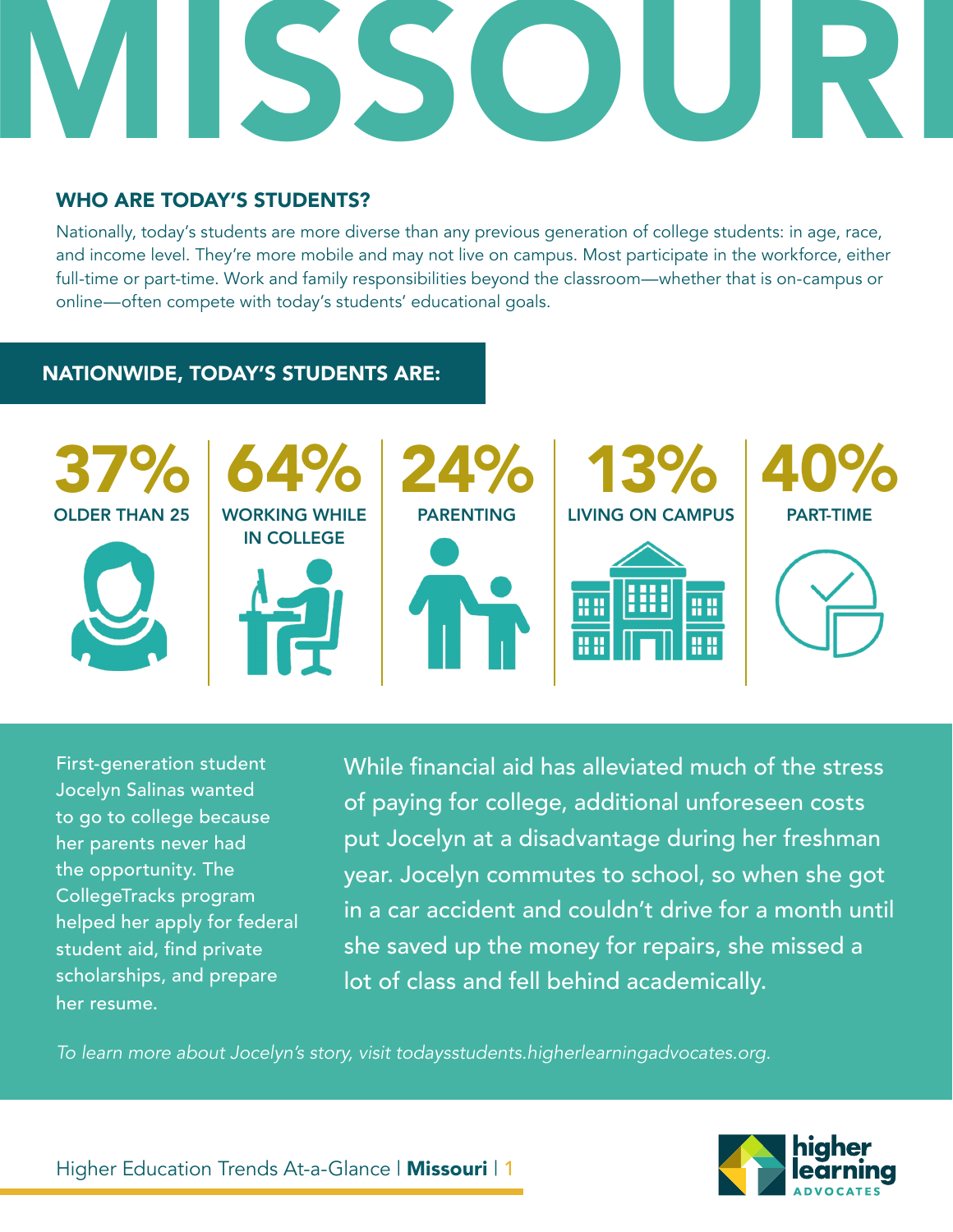To better understand how Missouri compares to the national higher education landscape, look to the data below detailing trends in enrollment, federal student aid, tuition and fees, earnings, and attainment comparing national and state level data.

### ENROLLMENT



### FEDERAL STUDENT AID



*1 Includes Direct Subsidized Loan, Direct* 

*Unsubsidized Loans, Parent PLUS, Grad PLUS, and Perkins Loan. 2 https://www.cnbc.com/2017/07/03/this-is-the-age-*

*most-americans-pay-off-their-student-loans.html*





Direct Loan Subsidized

- 
- Direct Loan Unsubsidized Graduate
- Parent PLUS
- Grad PLUS
- Pell Grant
- Federal Supplemental Education Opportunity Grant (FSEOG)
- Federal Work Study
- Perkins Loan

*Source: Federal Student Aid Data Center. Direct Loan Program. AY 2016-2017 Quarter 4, Award Year Summary. https://studentaid.ed.gov/sa/about/datacenter/student/title-iv*

*Source: Federal Student Aid Data Center. Grant Volume. AY 2016-2017 Quarter 4, Award Summary. https://studentaid.ed.gov/sa/about/data-center/ student/title-iv*

*Source: Federal Student Aid Data Center. Campus-Based Program. AY 2016-2017. https://studentaid. ed.gov/sa/about/data-center/student/title-iv*



### Higher Education Trends At-a-Glance | Missouri | 2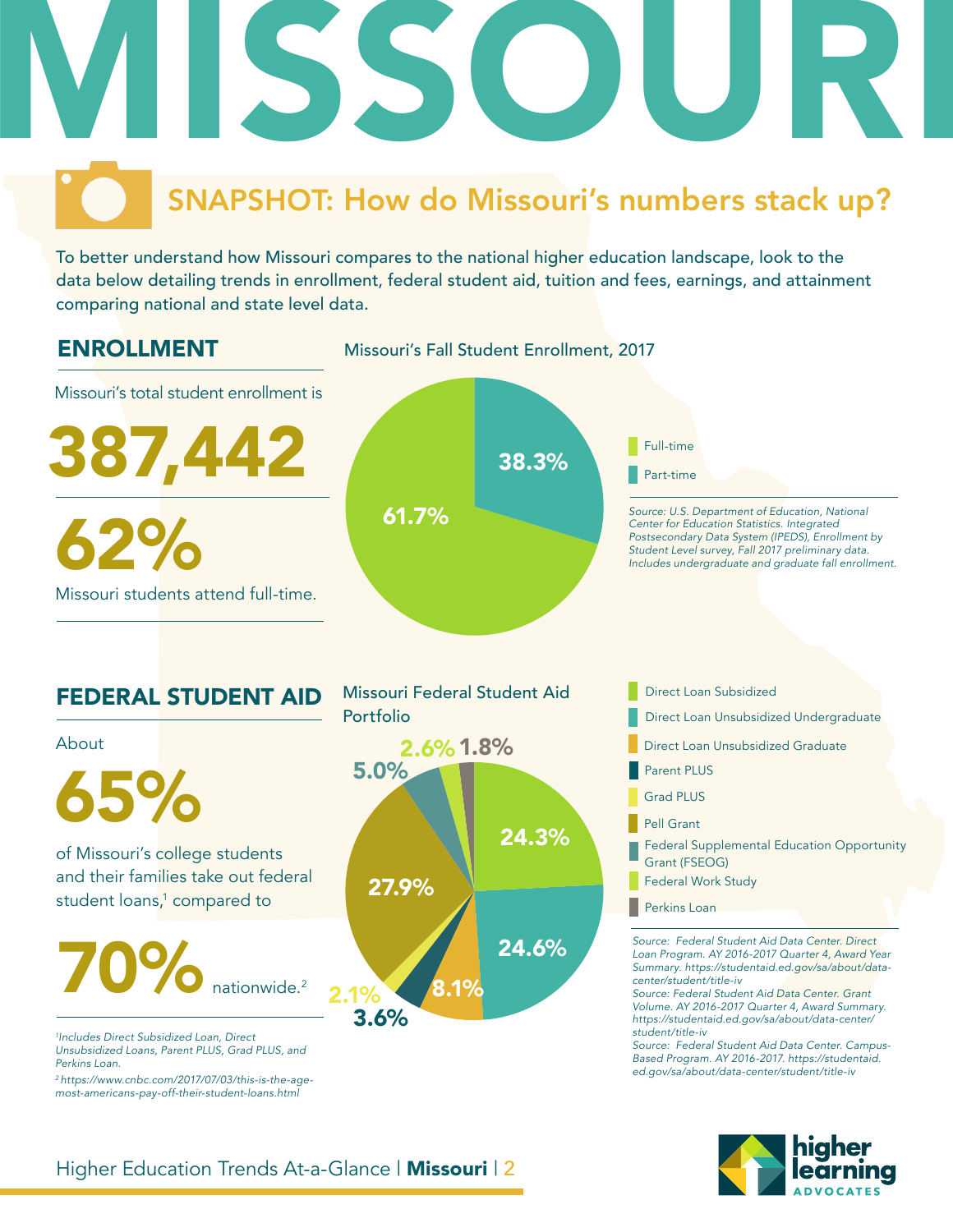### TUITION & FEES

Missouri's institutions of higher education tuition & fees are below the national average.

*Source: College Board. Trends in College Pricing 2018. Figure 5 and 6. https://trends.collegeboard. org/college-pricing*

*Source: College Board. Average Tuition and Fees and Room and Board in Current Dollars, 2017-18 and 2018-19.*

*https://trends.collegeboard.org/college-pricing/* figures-tables/average-published-undergraduate*charges-sector-2018-19*

### Average Tuition & Fees | 2018-2019



### ATTAINMENT

In 2016-2017, about-average rates of Missouri students obtained postsecondary degrees and credentials compared to the rest of the nation.

*Source: U.S. Department of Education, National Center for Education Statistics. Integrated Postsecondary Education Data System (IPEDS), Completions Survey by Gender, 2016-2017 academic year. Source: Ginder, S.A., Kelly-Reid, J.E., and Mann, F.B. (2018). Postsecondary Institutions and Cost of Attendance in 2017– 18; Degrees and Other Awards Conferred, 2016–17; and 12-Month Enrollment, 2016–17: First Look (Provisional Data) (NCES 2018-060rev). U.S. Department of Education. Washington, DC: National Center for Education Statistics. Retrieved November 2018 from https://nces.ed.gov/pubs2018/2018060REV.pdf* Note: Certificates only include less than one year and at *least one year but less than 4 years.* 

### Percentage of Degrees & Certificates Awarded | 2016-2017



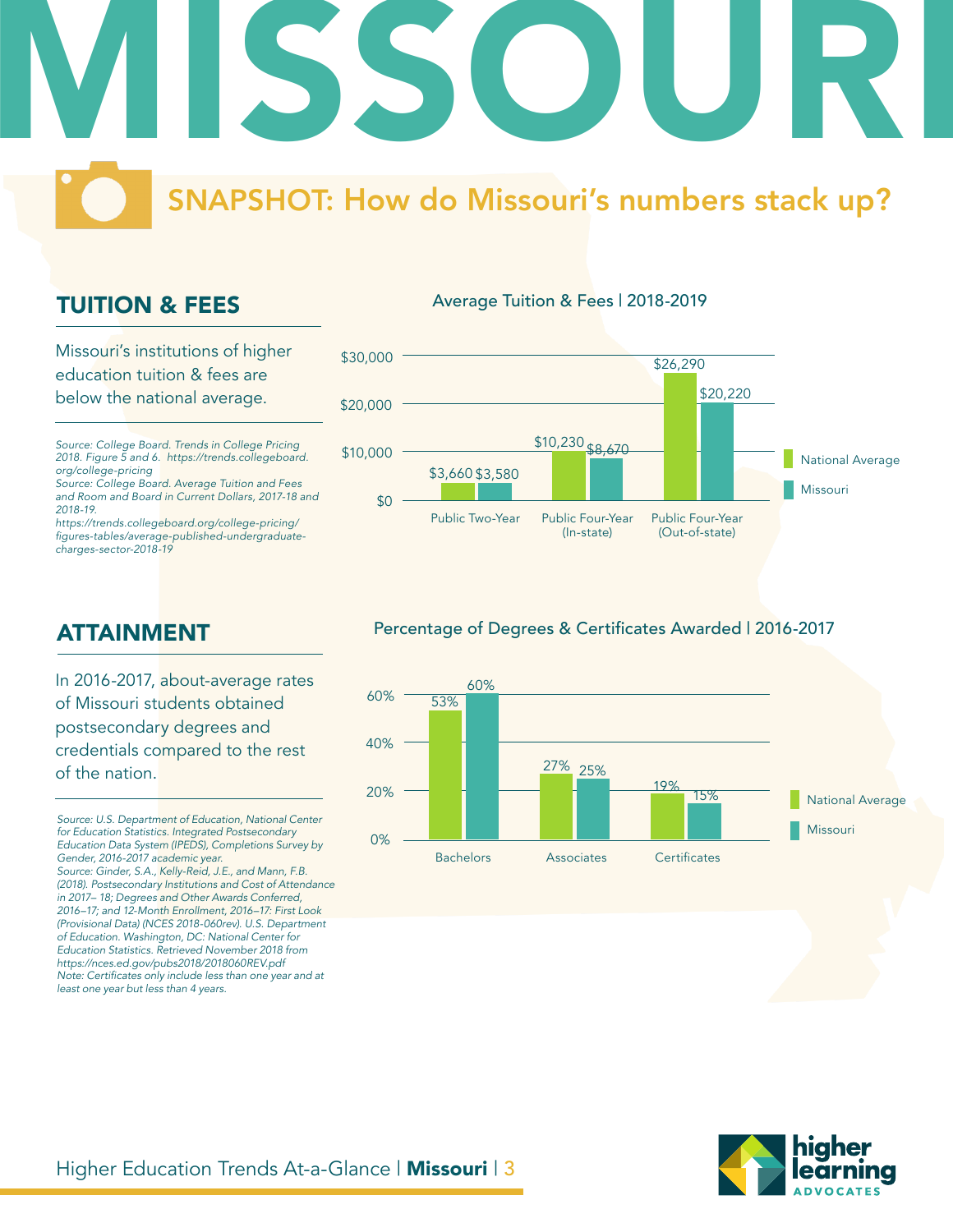### ATTAINMENT *continued*

Missouri Education Levels for Residents Ages 25-64

As of February 2019,

of Missouri residents ages 25- 64 have obtained a certificate or postsecondary degree.

NATIONALLY,

47.6%

of Americans ages 25-64 have obtained a certificate or postsecondary degree.3



Percentage of Missouri Residents Ages 25-64 with at least an Associate's Degree by Race



*Source: Lumina Foundation. A Stronger Nation. February 26, 2019. http://strongernation.luminafoundation.org/ report/2019/#state/MO*



<sup>3</sup>*http://strongernation.luminafoundation.org/ report/2019/#state/MO*

Higher Education Trends At-a-Glance | Missouri | 4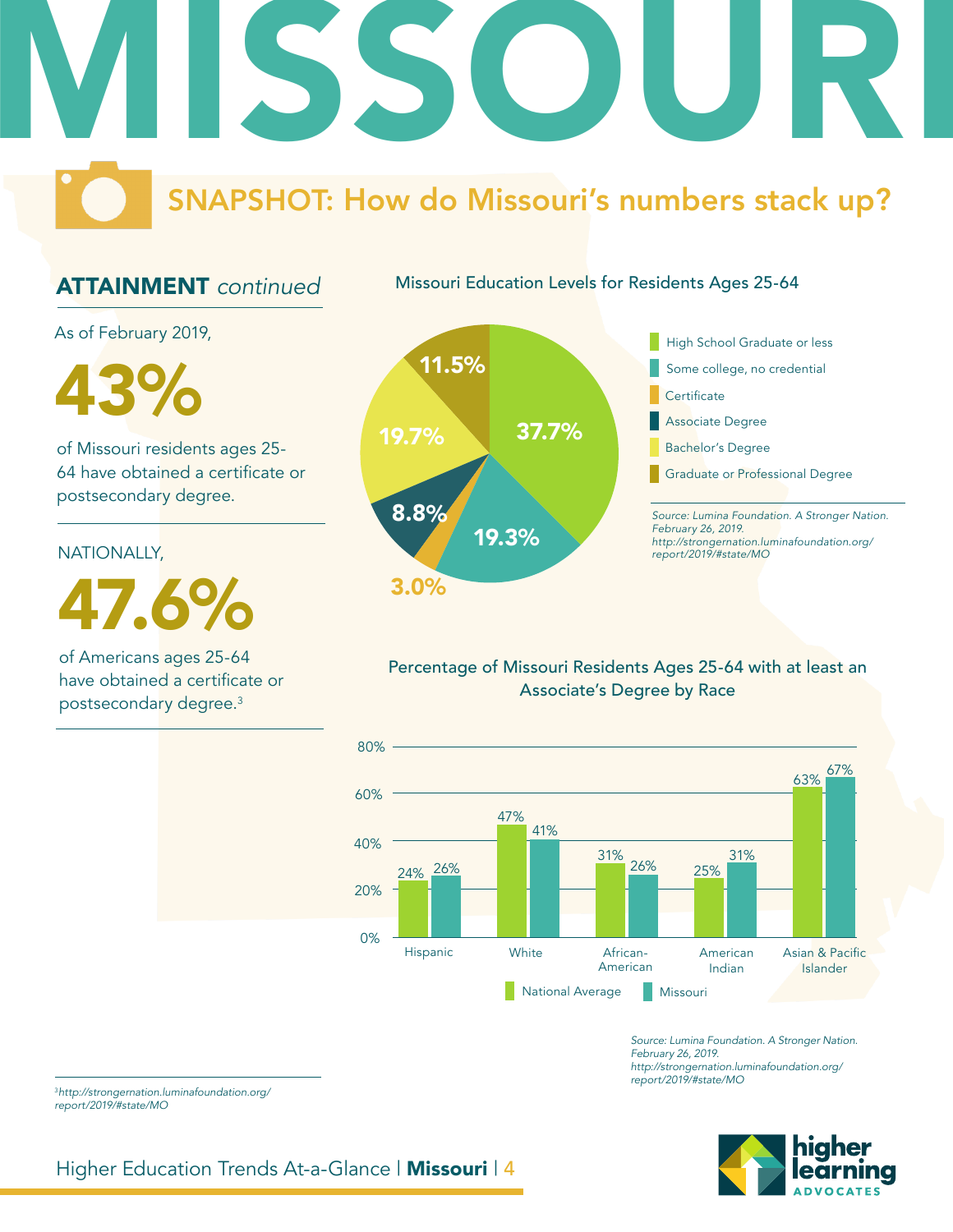### EARNINGS AND EMPLOYMENT

Americans who earn a postsecondary degree or credential have higher earnings potential.

*Source: Georgetown University Center for Education*  and Workforce. Certificates: Gateway to Gainful *Employment and College Degrees. https://cew.* georgetown.edu/cew-reports/certificates/

Missouri workers with higher levels of postsecondary attainment have more earning power than their peers with less than a bachelor's degree. The median earnings of Missouri residents is below the national average for residents with some college and/ or postsecondary degree.

*Source: U.S. Census Bureau, Earnings in the Past 12 Months, 2012-2016 American Community Survey 5-Year Estimates.* https://factfinder.census.gov/faces/tableservices/

*jsf/pages/productview.xhtml?pid=ACS\_09\_5YR\_ S1501&prodType=table*

### The majority of jobs nationwide in 2020 will require education beyond high school.

*Source: Anthony P. Carnevale, Nicole Smith, and Jeff Strohl. Georgetown Center for Education and Workforce. Recovery: Job Growth and Education Requirements through 2020. June 26, 2013. https://cew.georgetown.edu/cew-reports/ recovery-job-growth-and-education-requirementsthrough-2020/*

#### National Average Earnings of U.S. Workers By Educational Attainment



### Median Earnings by Educational Attainment for Missouri Residents Aged 25 and Over



#### Percentage of Jobs that will Require Postsecondary Education by 2020

Missouri

National Average





#### Higher Education Trends At-a-Glance | Missouri | 5